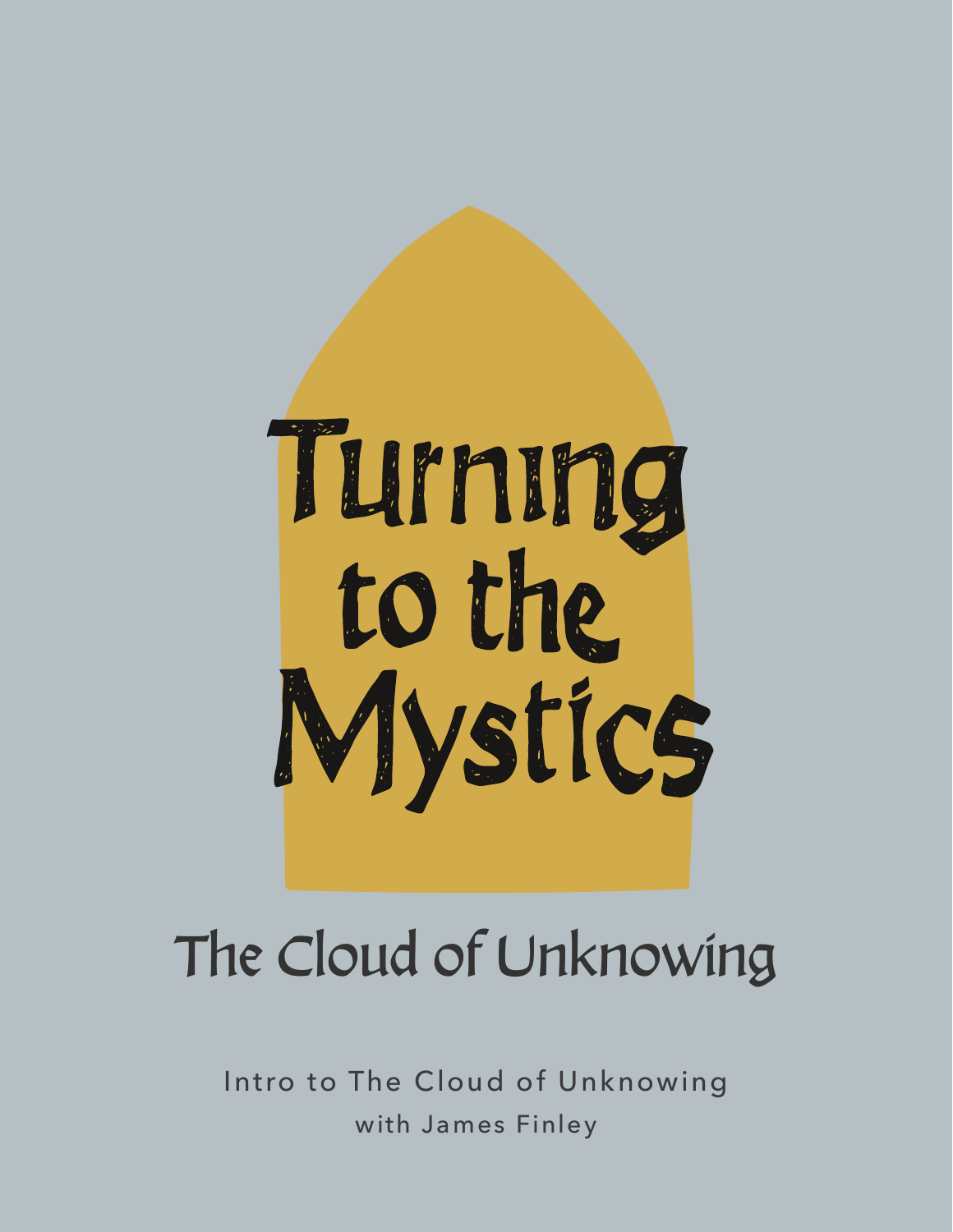Jim Finley: Greetings. I'm Jim Finley.

Kirsten Oates: And I'm Kirsten Oates.

Jim Finley: Welcome to Turning to the Mystics.

- Kirsten Oates: Welcome everyone to season five of Turning to the Mystics. I'm here with Jim. And in today's session, we're going to introduce our season five mystic. Jim, who will we be guided by this season?
- Jim Finley: In this season... On all the previous seasons, we always start out by referring to who the mystic was historically, to understand who the mystic is spiritually, but we can't do this because we don't know who the mystic is because he's anonymous. And so really his spirit lives in his work, The Cloud of Unknowing, so his teaching and his presence are embodied there. So The Cloud of Unknowing then is the title of his book written in 14th century England. And the next season after this one will be Juliana of Norwich, a contemporary of his, also in Middle English. So that's what we're doing here, we're turning to this book, The Cloud of Unknowing, for the spiritual guidance that it offers us.
- Kirsten Oates: And Jim, would you say that the author of this Cloud, and then Juliana, who you're planning to do, are two of the main English mystics?
- Jim Finley: There are others. There's some others, but these are the two main ones, I think, that people most know of. I should say this too also, is I think most of us today, many of us are familiar with the teachings in The Cloud because of how it's been popularized by Thomas Keating and Basil Pennington, and also Father William Meninger, three Trappist monks. And also with Cynthia Bourgeault and her teachings also. And there are others. So I think what we're really presenting here is centering prayer. The centering prayer as taught directly by the anonymous author of The Cloud.
- Kirsten Oates: Okay. So Jim, just on that note, this season we'll be learning a way of praying. So similar to last season with Guigo.
- Jim Finley: Exactly. And we'll also be comparing the two. And also comparing it to Teresa and John, which is also a way of praying. We'll see how they're all related, but how they're distinguished from each other. Yes, we see how these mystics are in concert with one another, but each one has his or her own unique voice.
- Kirsten Oates: Lovely. Do just a question about the author. What do we know about him? What was his vocation? Do we know his vocation?
- Jim Finley: Some people, I've heard writings where he may have been a Carthusian hermit, like Guigo. I've heard also a Dominican. People... But we don't know. The one you hear most often is Carthusian. What we do know is he's writing it to a directee, as a contemplative spiritual director. And so he's writing it because he discerns this person that he's directing has come to this place in their life. But he's also clearly writing to all of us, because he's writing it as general principles. So as we read it, we can discern the degree or the way in which it applies to us. And I think anyone who's nurtured by listening to this sequence of sessions, it applies to us by that very fact it nurtures us. And so far as this mystical language touches us, or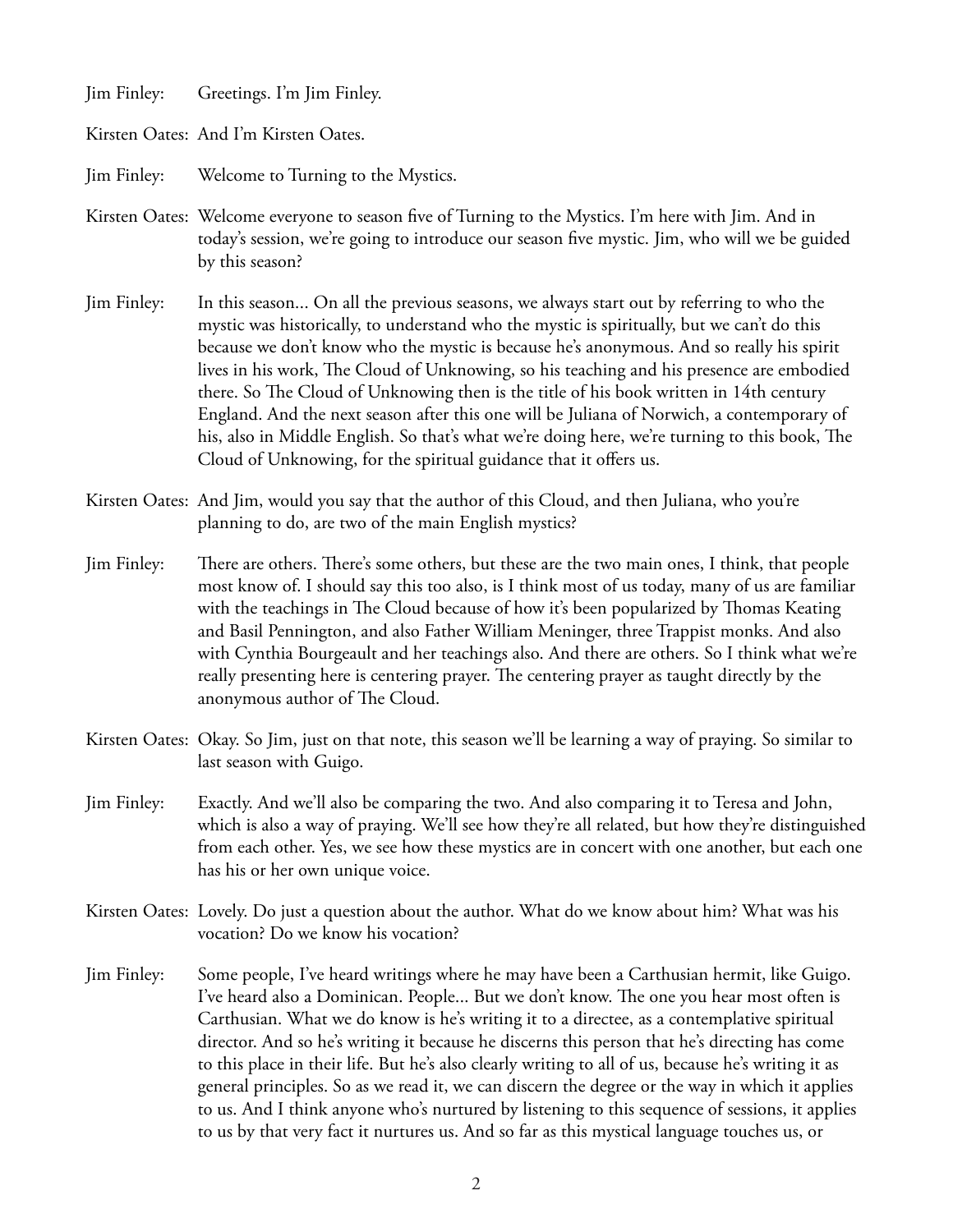access as us, it bears witness, that this pertains to us and we have helpful things to learn from this teacher, this mystic teacher.

- Kirsten Oates: Lovely. So we think he was a monk. We're not sure what-
- Jim Finley: We don't know. Yeah, we don't know.
- Kirsten Oates: And then the book is, like a lot of these mystics you are helping us understand, Jim they are, they're very pastoral. It's spiritual direction. It's-
- Jim Finley: Yes.
- Kirsten Oates: ... meeting someone in their own life and in the stage of their journey, but it spreads out to help us all because we go through similar stages.
- Jim Finley: Yeah. So I think what they're doing really, because they sat with people so often in contemplative spiritual direction. And because when people come to this mystical phase of their journey, they know how hard it is to find someone with whom you can talk about it. And also, how to find trustworthy guidance in it, because it's hard to figure out what's happening to you. And how not to get in the way of it, how to understand it. It has that very personal pastoral kind of practical thing to address to the heart of the person who's being led along this journey. All their writings have that quality to it. Yeah.
- Kirsten Oates: Wonderful. Well, I'm really excited. And I know our last season really helped people with their prayer life. So I'm excited to see how this season might continue to help people develop in their prayer life.
- Jim Finley: I can't remember when I first discovered The Cloud, whether I saw at the monastery or right after I left, but over the years it's been, author of The Cloud, been one of my main teachers. I give a lot of retreats on his teachings. And it's always been a companion for me. It's very readable. It's very inviting that way in the language of it. So it's a really beautiful book
- Kirsten Oates: When you found it, Jim, did it impact your prayer life?
- Jim Finley: No, I wouldn't say it impacted it. I would say, because of the monastery, I was already well into this way. It's just that I found the clarity and directness of his voice. I found it very helpful. And I also found it then in giving retreats on The Cloud, that people find it helpful for that reason. It's so down to earth in a way, so clear about these subtle things. It helped me in that sense. Yeah.

Kirsten Oates: Oh, that's wonderful. Well, I know you want to give us a little taste in this first episode.

Jim Finley: Yes, yes. What I want to do here is, as in previous sessions, talks, what I'm going to do is read a passage in the text. And then share with you what I see in the passage, how it's affected me, what I see in it and so on. So as you listen to the text and listen to my, what I see in it, as you sit with it or listen to it, it might help you, what you see in it. So we're passing on the teaching in this way. And I want to begin here with chapter one. And I'm going to read the whole chapter. A lot of these chapters are short. They're just one page long or two paragraphs long. So this is a chapter one. And what he is doing here is setting us up to get the context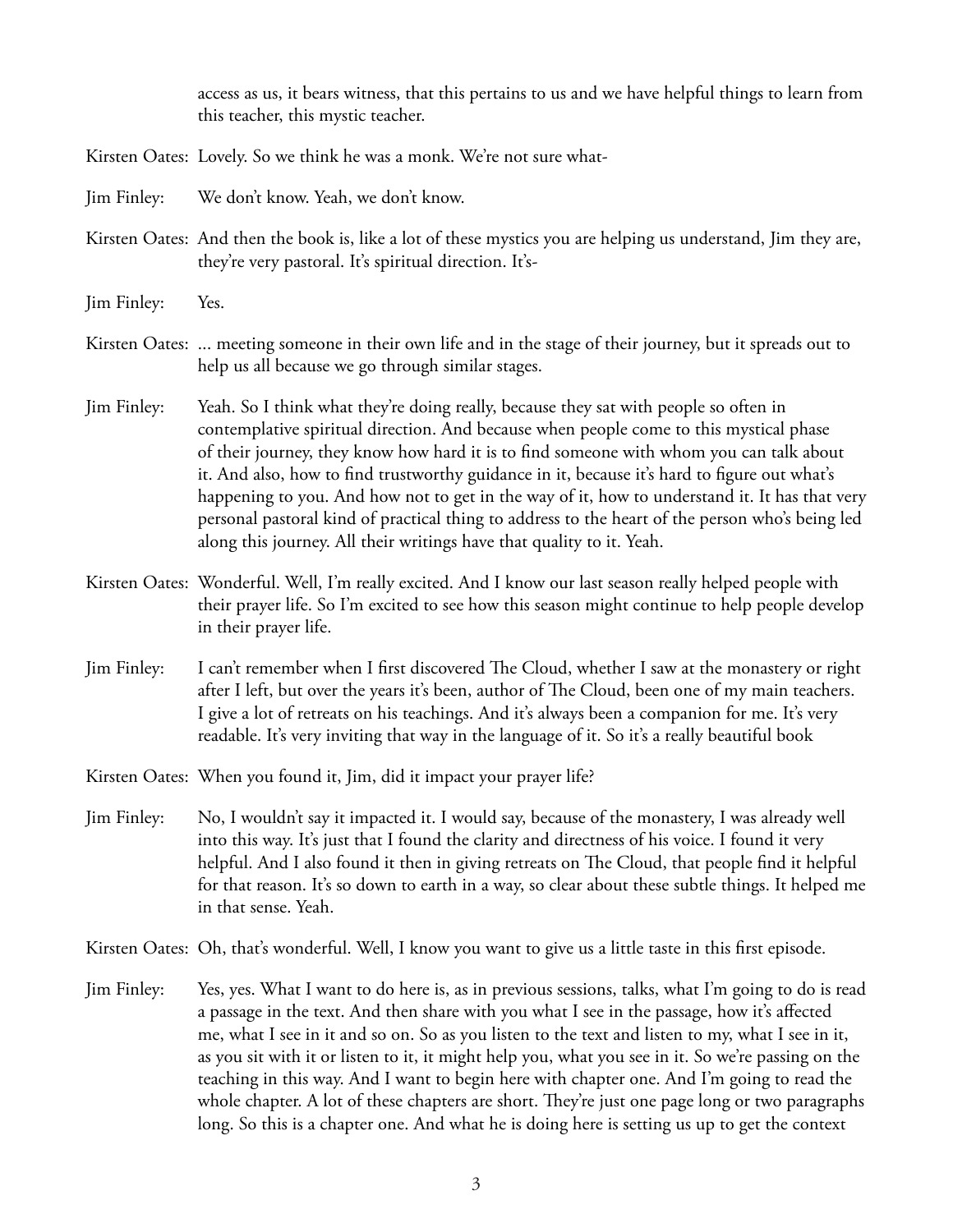for what he's about to say. To create a context for it. So this is the context, chapter one.

- Jim Finley: "My dear friend in God, I would like to pass on to you what I've roughly observed about the Christian life. Generally it seems to progress through four ascending phases of growth, which I call the common, the special, the singular and the perfect. The first three may indeed be begun and completed in this mortal life. But the fourth, though begun here shall go on without ending into the joy of eternity. Do you see that I have arranged these stages in a definite sequence. This is because I believe that our Lord in his great mercy, is calling you to advance by these steps. I discern his call to you in the desire for him that burns in your heart. You know yourself, that at one time you are caught up in the common manner of the Christian life. In a day by day mundane existence, along with your friends. I think the eternal love of God, which had once created you out of nothing and then redeemed you from Adam's curse to the sacrifice of his blood, could not bear to let you go on living in so common a life far from him."
- Jim Finley: "So with exquisite kindness, he awakened desire within you. And binding it fast with the leash of love's longing, drew you closer to himself, into what I have called the more special manner of living. He called you to be his friend. And in the company of his friends, you learned to live the interior life more perfectly than what's possible in the common way. Is there more? Yes. For, from the beginning, I think God's love for you was so great that his heart could not rest satisfied with this. What did he do? Do you not see how gently and how kindly has drawn you on to the third way of life? The singular. Yes, you live now at the deep solitary core of your being, learning to direct your loving desire toward the highest and final manner of living, which I have called the perfect."
- Jim Finley: Like to reflect on this. I think what he's doing here, what the author is doing is inviting us to consider our faith, and here speaking in the Christian tradition. But I think this would apply any religious seeker in any tradition. He's really inviting us to consider the degree of our intimate, personal commitment to our faith life in that tradition. And so in the common life, we might say, are those people who are in the Christian tradition, because it provides certain psychological needs. Or it provides a sense of community, or it provides moral guidance or a community that offers service to the world in different ways and so on. Helps them try to be better people. See, and therefore we might say, it's the holiness of human existence. It's the holiness of the ordinary life. Sincerely lived, the common way of life.
- Jim Finley: He says, "The special is a point at which God personally becomes real to you in an intimate or tangible way." And we might say, it's the life of devotional sincerity. Where there's a kind of intimate exchange or intimate sense of communion with God, or God's communion with you drawing you to God in devotional sincerity. As that spills over into your attitudes, the way you treat other people, the way you live in the world. And he says, "You seek the company of kindred spirits, of friends." So you seek out the company of other people who have been so awakened, through Bible study, or hopefully let's say liturgy. Assuming the person leading the liturgy is a person of prayer. The sense the liturgy is a prayerful time in a community of people to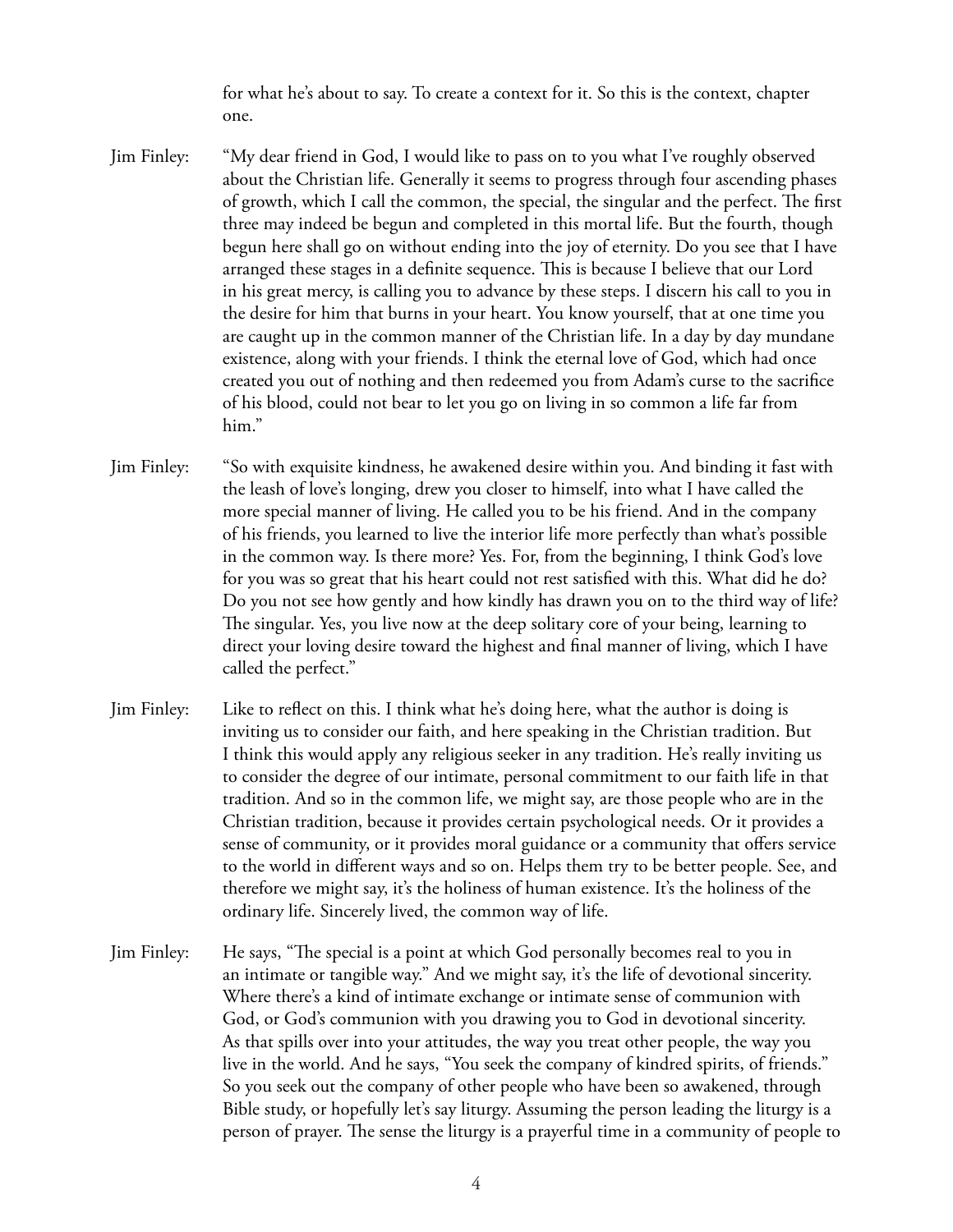deepen this commitment and so on.

- Jim Finley: And the special way of life is efficacious under holiness. That this is how God leads most people, in this ordinary life illumined by faith and so on. To live by love and to live as Christ calls and prompts us to live in sincerity, efficacious under holiness, like this. And he said, "Then this leads to the singular way of life." And now he's getting closer to what his books about. And to get at the singular way of life. This is the last two paragraphs of the forward, the book.
- Jim Finley: "There are some presently engaged in the act of life who are being prepared by grace to grasp the message of this book. I am thinking of those who feel the mysterious action of the spirit in their in most being stirring them to love. I do not say they continually feel the stirring as experienced contemplatives do, but now and again, they taste something of contemplative love in the very core of their being. Should such folk read this book, I believe they'll be greatly encouraged and reassured."
- Jim Finley: Like to reflect on this. See, let's say, now I want to go back here to previous teachings on Thomas Merton, and other writings. Let's say you're living in this special way of life, devotional sincerity. And here's where imagine, like you draw a circle and the circle represents the interiority of yourself. Or maybe you might say your soul. And what you experience in the special way of life is that God who is utterly beyond you accesses the interiority of your soul, and awakens it with consolations, with inspirations, with aspirations, with insights, with devotional clarity and so on.
- Jim Finley: So your very subjectivity becomes kind of translucent to the presence of God guiding you like this, they translate it into daily life. But here he is saying, there's something happens. You're going along this way. And God, here's how I think of it, poetically. God, utterly beyond you, accesses you, but passes right through the interiority of your soul. Like a shooting star, into the hidden innermost center of you. The imminence of God within you. God's closer to you than you are to yourself, within yourself. So the God who's hidden beyond you is hidden within your innermost, deeper than feeling, deeper than thought, deeper. And God within you, like a shooting star, passes out through you out to God beyond you. So you're momentarily transfix in God. See, the ego self is in a state of amazed wonderment or a sense of oneness like this.
- Jim Finley: And this taste of contemplative union. I say poetically, it's where you and God simultaneously disappear as dualistically other than each other. And sometimes these moments are very intense. They can be very intense moments. They come in all kinds of ways. But very often they're extremely delicate, like they're very subtle. That if you weren't careful, you would've missed it. But there was unexplainable oneness or a sense of resting in God, resting in you unexplainably. In which fear has no foundations. The end of sorrow, like sense of homecoming, like this. And then it passes.
- Jim Finley: And when we go on, what happens? Either nothing happens next. Or what happens is these flashes, when they come, they render the reflective self more and more translucent to the divine. Like it glows with a gentle or light because it's illumined by these momentary flash, like this. And we might say, this is fairly common, I think,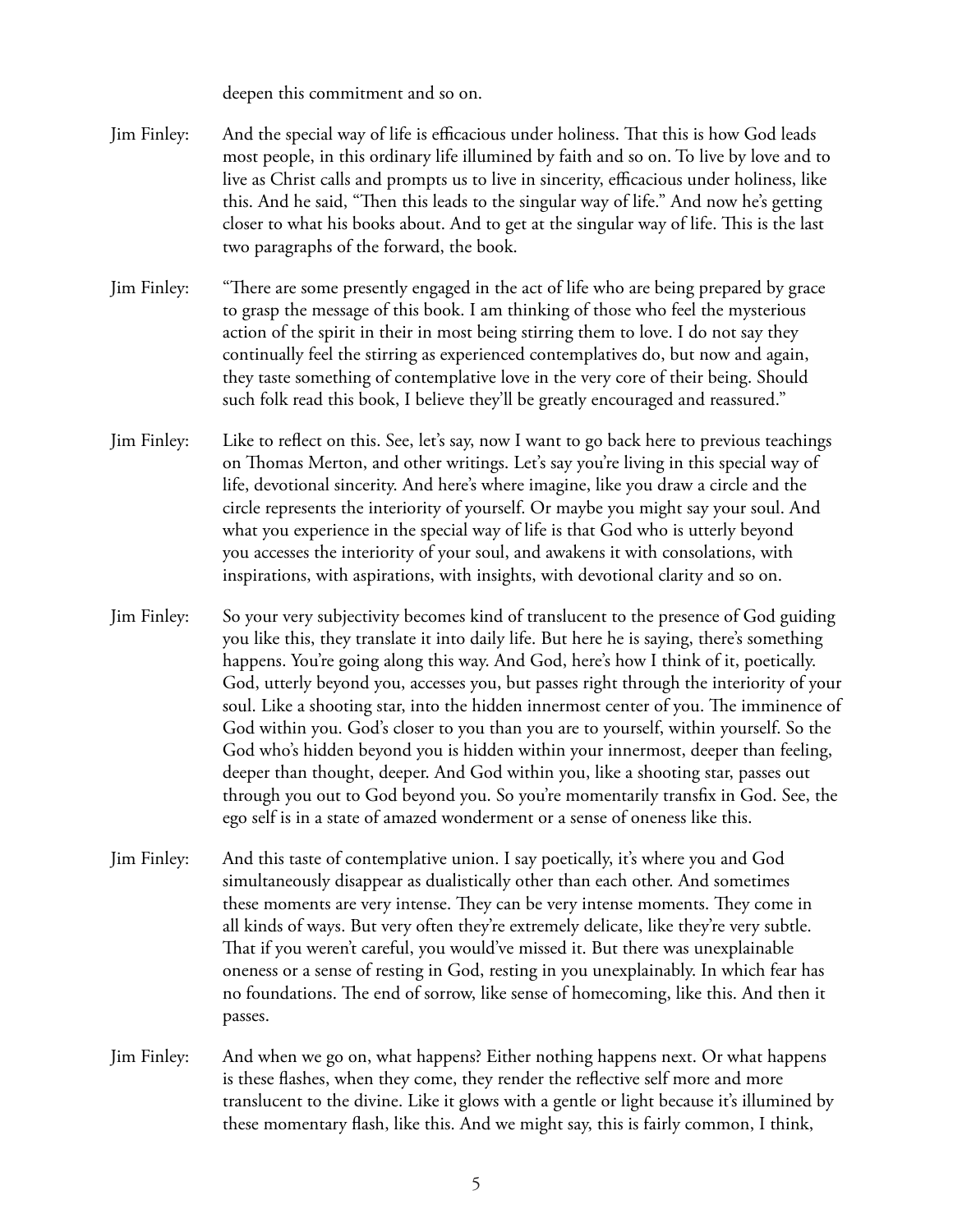where people who sincerely live the special way of life. Everyone has tastes these moments in nature. Your arms of the beloved, in the presence of children. And a quiet hour at days end alone in the midst of nature, prayer or poet. We all know these little, this moments. It's so hard to talk about. Like this.

- Jim Finley: So he says, "What the special way of life is, is you realize that for you, what's happened is a growing desire to abide in that oneness. It's like a longing that you don't understand, for a union you don't understand, but you know it's real because you experienced it. And you live there. That is for you in some way, it's uppermost. And as in some way, it has a certain quiet importance to you. Yet, it leaves you all the more perplexed."
- Jim Finley: What do I do with this? See? What do I... What's happening to me here and how do I respond to it? And I think this is the intimacy of the book. All these mystics, really, when you think about it, they're trying to help us listen to ourself and be very attentive to something. It unfolds within us in utterly unique ways in each of us. And then he says something really amazing, which is at the heart of all these teachings. He says, "These first three, the common way, the special way and the singular, they begin and end on this earth. But they lead to the perfect way, which goes on through all eternity."
- Jim Finley: So the perfect way, be ye perfect, even as your heavenly father is perfect, see? That when we die and pass through the veil of death, we'll pass beyond these veiled ways of experiencing God. Through insights, through prayer, through consolations and so on. And will love God with God's own love of God. Or know God with God's own knowledge of God. Will be one with God as God is God, and our eternal nothingness without God. So it's not that we're God, but our ultimate destiny, that the infinite generosity of God giving God away, in this oneness and a life that is, it wants God's in our own, fullness of glory. Now, what he's saying is this, that with some people what happens is that God decides not to wait until they're dead to begin to grant them a taste of the perfect life. So there's a kind of a boundary crossing.
- Jim Finley: So even though you're still in time and space on this earth, the glory of the perfect way God's own life crosses over and is accessing you, as a for taste of paradise like this. And see, that's really, I think that's the subtlety of all of this, see? But the point is, even though this deathless life of God accesses us unexplainably while we're still in time, he's saying, but we can't find our way into that perfect life until we pass beyond, let go or die to everything that's less than an infinite union with infinite love is the sole basis of our security and identity. That's the thing. So it's learning to die of love, really. In this kind of subtle unfolding as something we don't understand. Like this. So he's really speaking to this. See, this is who he's really speaking to.
- Jim Finley: So I think for each of us, as we listen to this, we're listening to it in the way of which or the degree to which we've tasted this. Or we know of this, where we long for this, because we can tell the author of The Cloud is addressing to that in us, see? That recognizes this or resonates with this. And I'd like to end here then, before he then goes, chapter three's going to say, well, what am I to do with this? He says, "Here's what you do." Then he tells us what to do, which is the way to pray. By the way, I would say this too, is that for Guigo. Guigo begins at the beginning. Lectio Divina, discussive meditation, and prayer. And that corresponds to where the common way of life becomes special. See, it's devotional sincerity of the Lectio,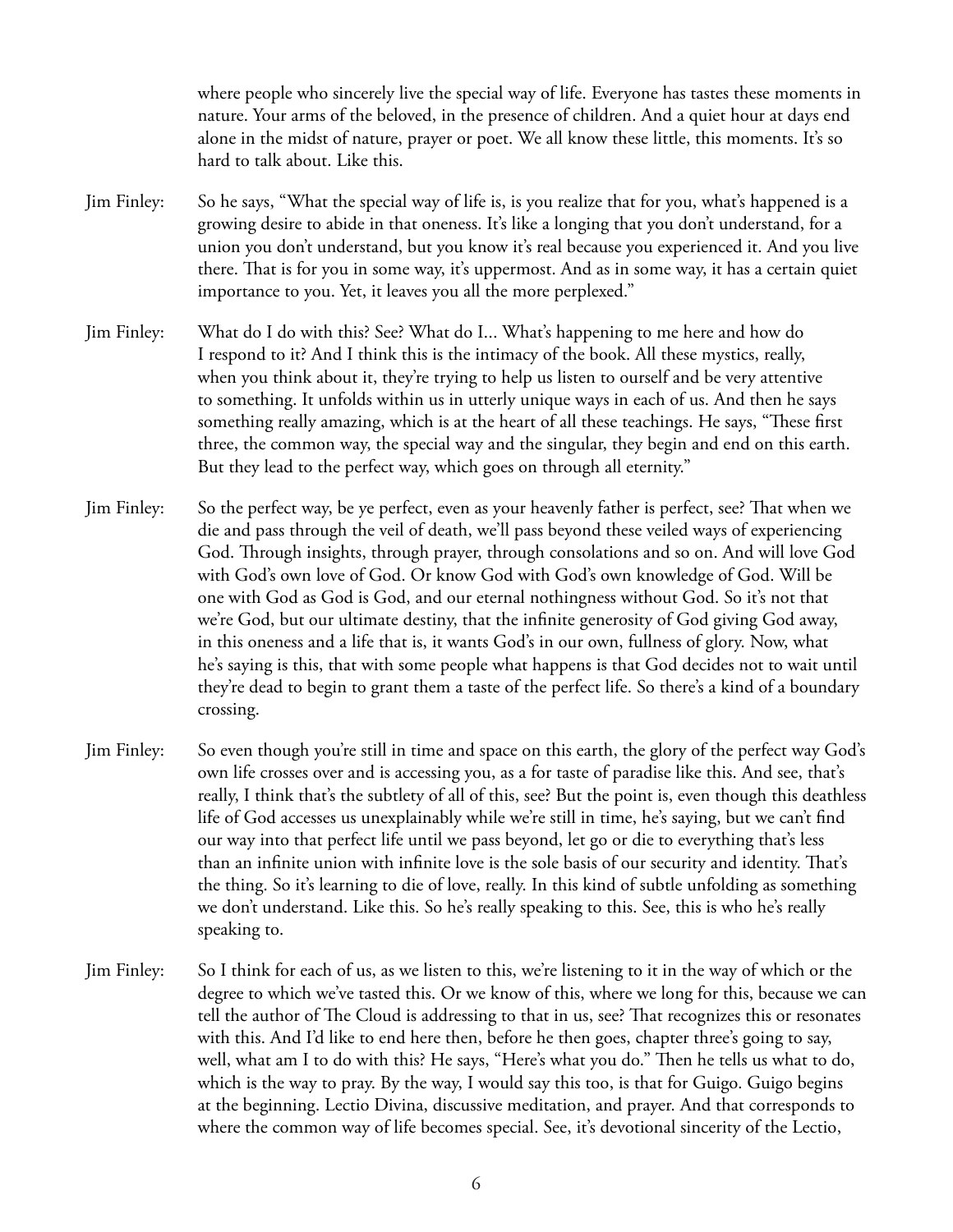the meditation and the prayer, but it opens and spills out upon the contemplation.

- Jim Finley: Likewise for there Teresa of Avila, in the Interior Castle, the first three mansions are the mansions of psychological spiritual maturity, of prayer, of effort of work and see the act of life, meaning actively engaged in the commitment to live this way. But with the fourth mansion, your hearts being enlarged to divine proportion, she starts there, see? And for John of the Cross, he starts also, we have to live by our life by imitating Christ. But we can imitate Christ only by follow Christ, but to follow Christ, we have to study Christ's life. Live by him. And the author of The Cloud says that also later in the book. He said, unless we follow Christ and meditate on Christ, we'll go astray here if we don't ground ourself in doing our homework and psychological spiritual maturity, see? And so now he's starting right in. But instead of starting at the beginning, like Guigo with Lectio or Teresa, the first mansion, he starts with contemplation. But he's saying, but he's assuming it's only because you've come to this place, see?
- Jim Finley: In the midst of things, we're strangely being called to this. So it's a kind of a discernment question like this. So before he tells us how to do this, see, he then helps us to understand better that it's a method, but it's not a method. It concretizes a desire, a God given desire. And these are attitudes of the heart. So before we head out on this journey, we prepare for the journey. By knowing the attitudes of heart were going need to carry us to the journey to reach this. And the first is, take courage now, frail mortal though you are. And the courage I think is this, is this possible that this kind of language could actually pertain to me? In the midst of my complexities in the midst of my, all the unresolved things, see? Is that possible? What will happen to me if I surrender to these longings? Or what will happen to me if I don't?
- Jim Finley: But since I long to surrender to these longings, I don't know how to surrender to them, because I don't understand them. So we need courage he says. And he says, "Do you think you're someone special, or you've deserved the Lord's favor? How can your heart be so laden and spiritless, if you do not also see how halfhearted you are in being called to this?" It isn't like you're a living Saint. You're just trying to get through another day. Just remind yourself of the ongoing halfheartedness, and so on, in which you're being touched in this way and called in this way. So it grounds itself in humility. And then he says, "Besides...", he says... I'll paraphrase. The thing is, you'll be miserable if you don't follow it. That's the thing. It's like the poet called to be a poet.
- Jim Finley: It's like Rilke, Letters to a Young Poet. In the stillest hour of your darkest night, ask yourself, must I write poetry? If the answers is a clear and simple, yes, you must spirit your whole life on an inner necessity, even at life unassuming moments. So this is like an inner necessity urging you, realistically speaking, that true love never imposes itself. It always invites us. But by a higher order imperative of the awakened heart, there's the inner necessity of following this, see? Because if I don't follow this, I won't be who in my heart. I believe in, since God's calling me to be. That's the integrity of it I think. And he says, "Then pursue your course relentlessly. Be relentless, because you need to be very patient here with this. You need to be quietly persistent and keep leaning into it. And learn to let God lead you in this mysterious inner journey."

Jim Finley: And so that's the introduction. See, that's kind of where he is at. It's a great, you can feel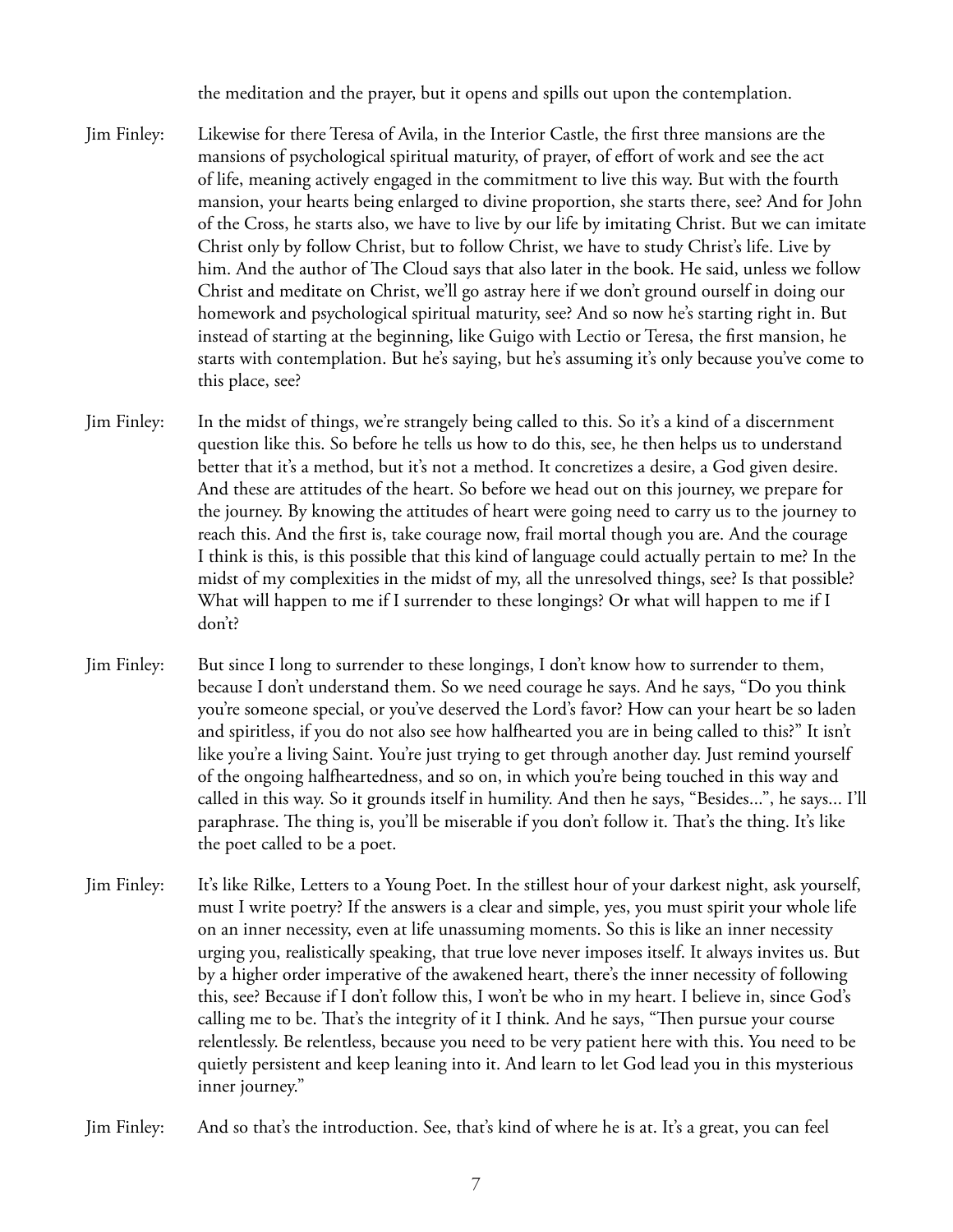him drawing us in and how real this is to him. And how he knows that somehow the very fact that we resonate with it, it's real to us. But it's vague, see? So how do we stabilize and get more and more clear in it and more confident in it. And he's says, that's why I believe those who read this book will be greatly encouraged and reassured. Why? Because the whole book is about how to ground yourself. That's why you're going to be, walk around with it, keep it under your pillow. This kind of, it's like your faithful guide to fulfillment. So anyway, that's the introductory.

Kirsten Oates: Yeah. Your faithful guide to, for what you long for so deeply.

Jim Finley: Exactly.

Jim Finley: Turning to the Mystics will continue in a moment.

- Kirsten Oates: Did you plan Jim? The sequence Guigo, and then Cloud of Unknowing, they seem to just flow beautifully together to start, like you said, Guigo starts at the beginning.
- Jim Finley: I did in a way. How it started for me personally, because I'm trying to be true to myself personally in passing on what was passed on to me. So I started with Merton, because I started with Merton. But I also thought pastorally, he's a good place to start because he's contemporary. And then I did John of the Cross next, because that was a mystic that most touched me in the monastery, deeply. So, because that was next for me with Merton, so I did John of the Cross. But also because he takes us directly into the mystical, through The Dark Night. And then Teresa as a companion, is the Spanish mystical tradition, contemporary, as a mystic starting. But she, again, unlike John of the Cross, she give careful attention to these beginning stages, to the mystical. And then Guigo, I thought was a natural place to do next, because he's so practical.
- Jim Finley: He's so puts words to the interiority, even the first step on the ladder is filled with God. This Lectio consciousness, and the holiness of that. And so it just seemed like a natural way to take it beyond theory into the concreteness of concretizing a desire. And so then The Cloud seems to follow next, because The Cloud's so practical. But he's so practical, in Guigo's fourth rung of the ladder of contemplation, he assumes the others. Then he says, "Now let's... Where do we go from here?" So in that sense, yes, I suppose. And then Juliana Norwich is next, she's really something else. It's just really, you know what I mean? I'm very... Anyway. We'll look at her next.

Kirsten Oates: Yes.

- Jim Finley: Yeah. Anyway.
- Kirsten Oates: Well I'm excited because like you said, Guigo starts at the beginning, and what I liked about Guigo was the practical nature of what he shared. And so to have the Contemplatio piece, now a whole book on it, a whole teaching on it, a whole kind of understanding we can move into.
- Jim Finley: Here's something else I think is important. See, for a person who is being gently drawn to this, for such a person, this is practical, see? This is practical with respect to what in your heart, you know matters most, it's extremely practical, see? But it's highly impractical to the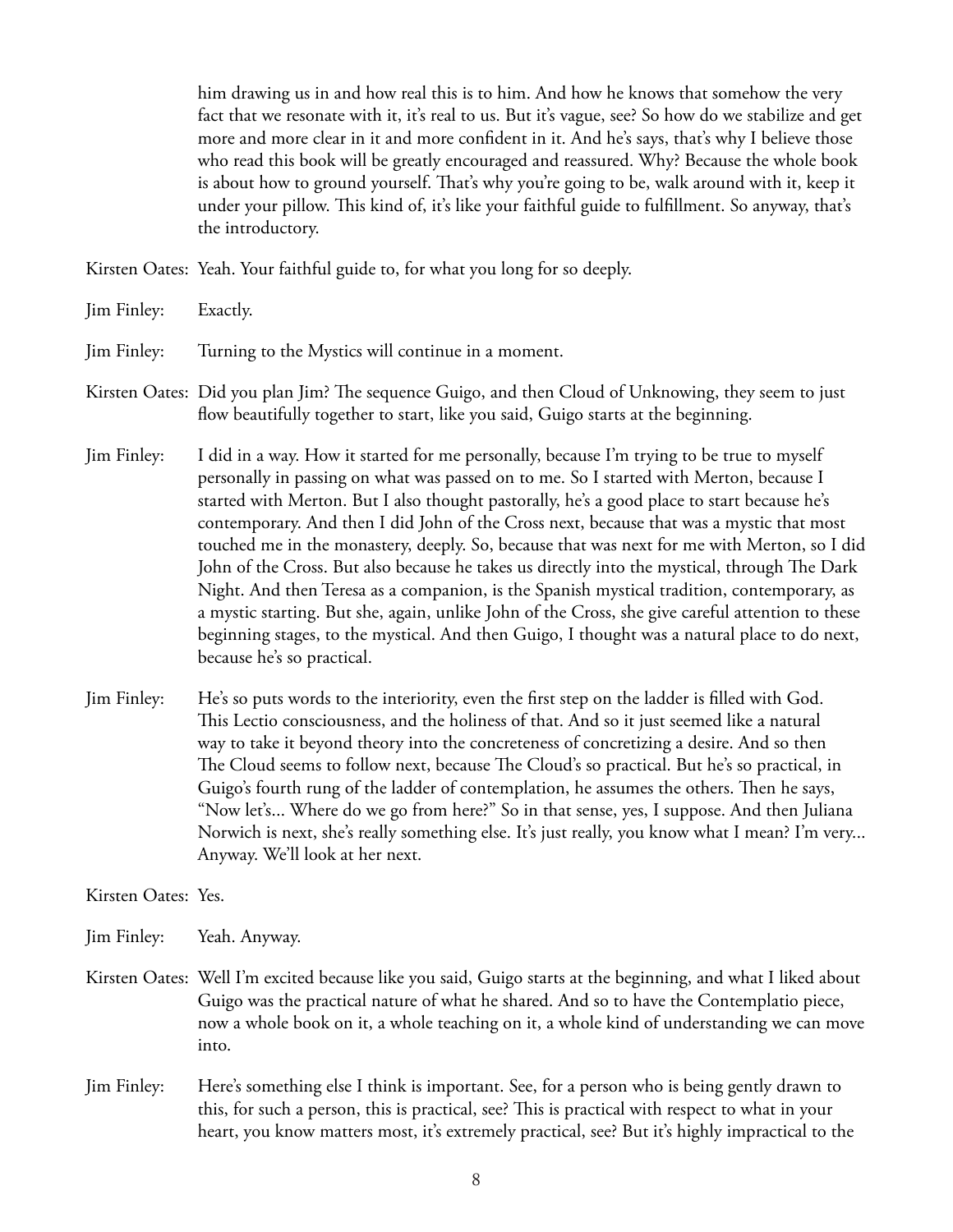one who's not yet been awakened to it. Like, what are you talking about? And even though you're called to it, there's a part of you that doesn't get it yet either. But some, to the inner quickening of this awakening, is supremely practical, see? It's like loves necessity. Like that. Yeah.

- Kirsten Oates: Yes. Yeah. What you're saying is so subtle, and I've been trying to grasp it in our dialogues, but because it's, at one level, it's a kind of a method, but it's really just giving a path to a desire that has its own compass and orientation. And it's just trying to get us pointed in the right direction, really?
- Jim Finley: Exactly. This is why in previous sessions too, we said just like, see, it's like people in a deeply committed, loving relationship, can't make their moments of oceanic oneness happen. But they've learned together the interior stance that offers the least resistance to being overtaken by what they make. The poet can't make the poem appear. But the poet has learned the [ inaudible 00:28:45] of poetry, the discipline of the inner stance that sets it free to flow. The one committed to healing can't make the healing happen, see? So there are methods as in the sense, strategies, like provisional strategies to heighten the vulnerability to be overtaken. It attains us in our inability to attain it deeply accepted. But it isn't big, it's a strategy, it's concrete. Like, here's how you assume this posture, see? And with practice, you'll get more and more confident. Otherwise, if it wasn't for practice is just beautiful thoughts, really. And it even wets your appetite, it's like a tease, see? So unless there's a concreteness in which it's intimately realized, see it's grounded that way. And all the traditions do this. They offer it, they concretely do. Yeah.
- Kirsten Oates: Yes. I think that's just going to be so helpful to everyone listening for this season. I liked the way too, Jim, when you talked about Guigo's ladder, that although it has a sense of ascent that God is perfectly present in every rung of the ladder. So it's the way we show up to our practice that is, with our whole heart and our whole selves is the way God always shows up to us at every level of practice.
- Jim Finley: Yeah. I want to share something. Remember we said, we were doing Guigo and we said, what happens? He says, "You're in this ecstatic state of contemplation." He said, "Then if God would throw us... " And the image I have is like falling backwards in slow motion. And what do you land in? The first rung of the ladder. The scriptures open on your lap, your fingers on the text, see? But now it's different because see, now you know that in any moment, all that can blossom like this, see?
- Jim Finley: And it's like people first falling in love with each other. The first time they touch each other, once they've quicken in the realization, now they know what a touch makes possible. And so in this way, notice something, notice he's not speaking way up here somewhere to this person, or to us notice. Notice how he so naturally speaks in such a direct, like he's talking to us. He's talking, he's right on the level. It's not a one up, one down. It's like incarnate infinity that meets us in the sincerity of our desires. That's the holiness of circling back around to meet us where we are. And I think the whole spiritual life is like that, that's Christ consciousness, I guess.
- Kirsten Oates: It's just such a grace to learn from these mystics who you can tell, just their experience of this was so real and so true. So even if I haven't had that direct experience that I know they've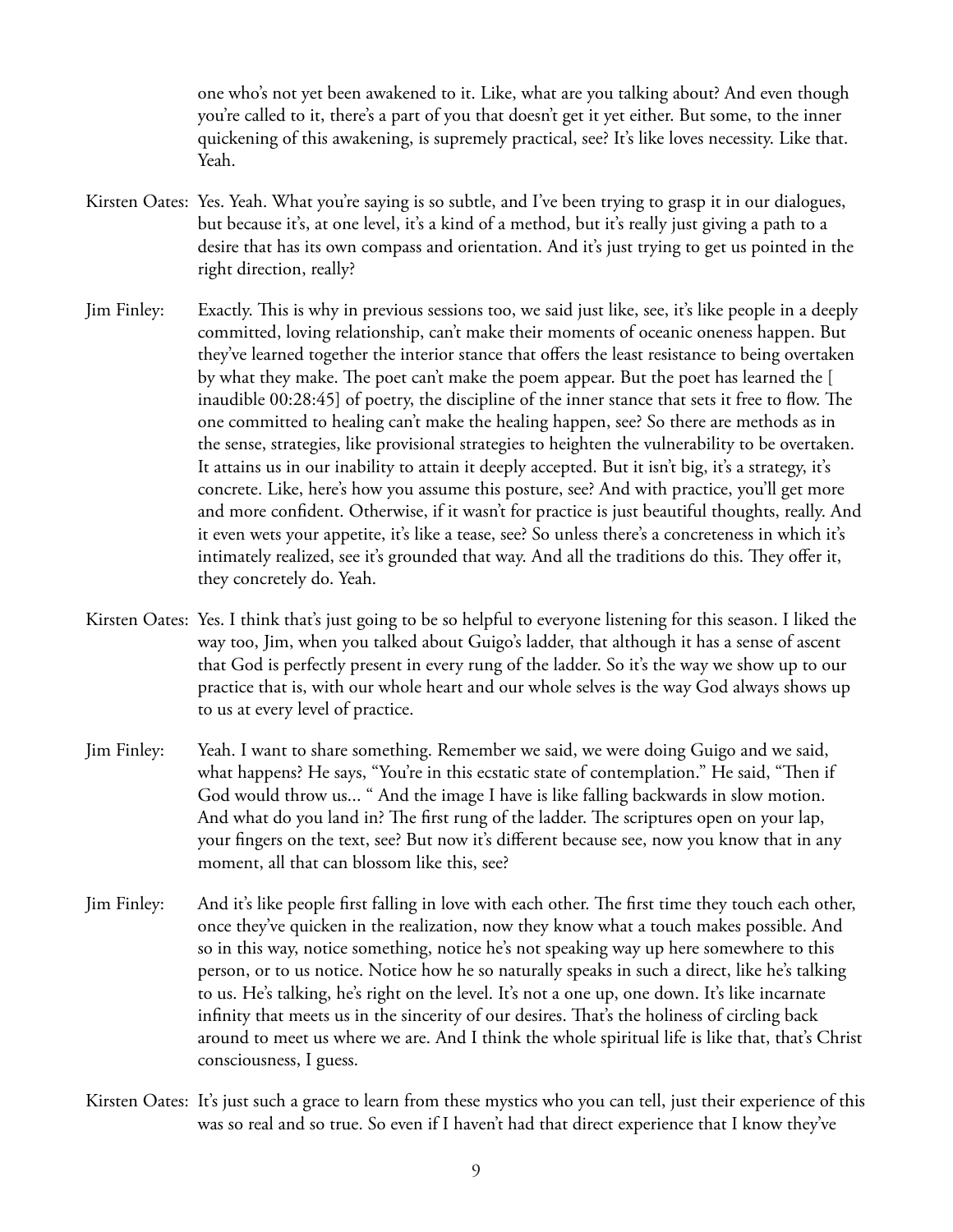had, I really have a trust and a faith and a sense of wonder and aspiration that comes with listening to them.

- Jim Finley: That's true. But I also think this is true also. It's true that when we listen to people like this, they're habitually established in what they're saying. They're sharing what's happened to them, because of the clarity of their voice. Doing this is not, it like that. It's also true that you're not saying that's true of you, in the fullness of which is so true of them, but it's also true you're no stranger to it, because something in your recognizes it, see? And therefore we're listen, like the still quiet voice, see? There's something, I don't know it yet in its fullness, but it's already giving itself to me and has quickened me in a way that allows me to know that the mystic is talking about what I've tasted, see? And therefore we're together in this one. And we just keep leaning into it and see what God has in mind. You know what I mean? Yeah.
- Kirsten Oates: Beautiful. Jim, when we were preparing for this session, we were talking about how God language has, we've lost kind of the central nature of God language and how these, mystics really speak the true God language. And for those of us who have that language as our central way of accessing our spirituality, our spiritual selves, these mystics help us with that as well.
- Jim Finley: Yes. This is a fundamental sense I have, I listen a lot to Krista Tippett, On Being, the website, all these great dialogues. And also Super Soul Sunday, Oprah thing. And also to other podcasts and books, it's so interesting that people on a spiritual path, the themes they discuss are the themes of the Saints and mystics down through the ages, back into Christ, the gospel. Which makes sense in a way. And a lot of it is, how can we on a spiritual path share this awakening to help and be there for and with others, see? How can we let the quickening inspire us to move and help, and be sensitive to a lot of it... So really a lot of it has to do with how the spirit moves in us and stirs in us. But Karl Rahner, the Catholic theologian, says we could remove Richard Rohr's, the students book on the Trinity.
- Jim Finley: We could completely take the Trinity out of all of it, and no one would even know it was missing. But I would suggest you could take God out of it, no one would even know it was missing. They rarely even talk about God, really. I don't under.. And I think I know why in a way, it's because of the ideology of God. Some super structure, some power, some kind of... And we kind of sense the natural aversion to that. And so we seek it. But I think what the mystics are saying, clearly, is that it's really, God is the bottomless abyss of eternal love. That is reality itself. It's the infinite presence of God, infinitely giving itself away and presenting itself in and as the gift and the miracle of the immediacy of our very presence, and our nothingness without God.
- Jim Finley: And we're touched by that, see? Incarnatively. So if we look at Jesus. Jesus, whatever else about Jesus, Jesus is a very God conscious person. You spent whole nights alone in prayer. He sees the father, like this. And we return to the father. The whole, mystery of the whole cross is returning to God. In your hands, I commend my spirit. So I think in a way, these mystics help us get a sense of God, in a way that delivers us from ideologies of God. This is all these mystics are about really, how do we pass beyond these ideologies of God to be this sense of being divinized by God unexplainably, and this abyss of love as a sense of communion. And I think that's very helpful in all these mystics that they help us do that.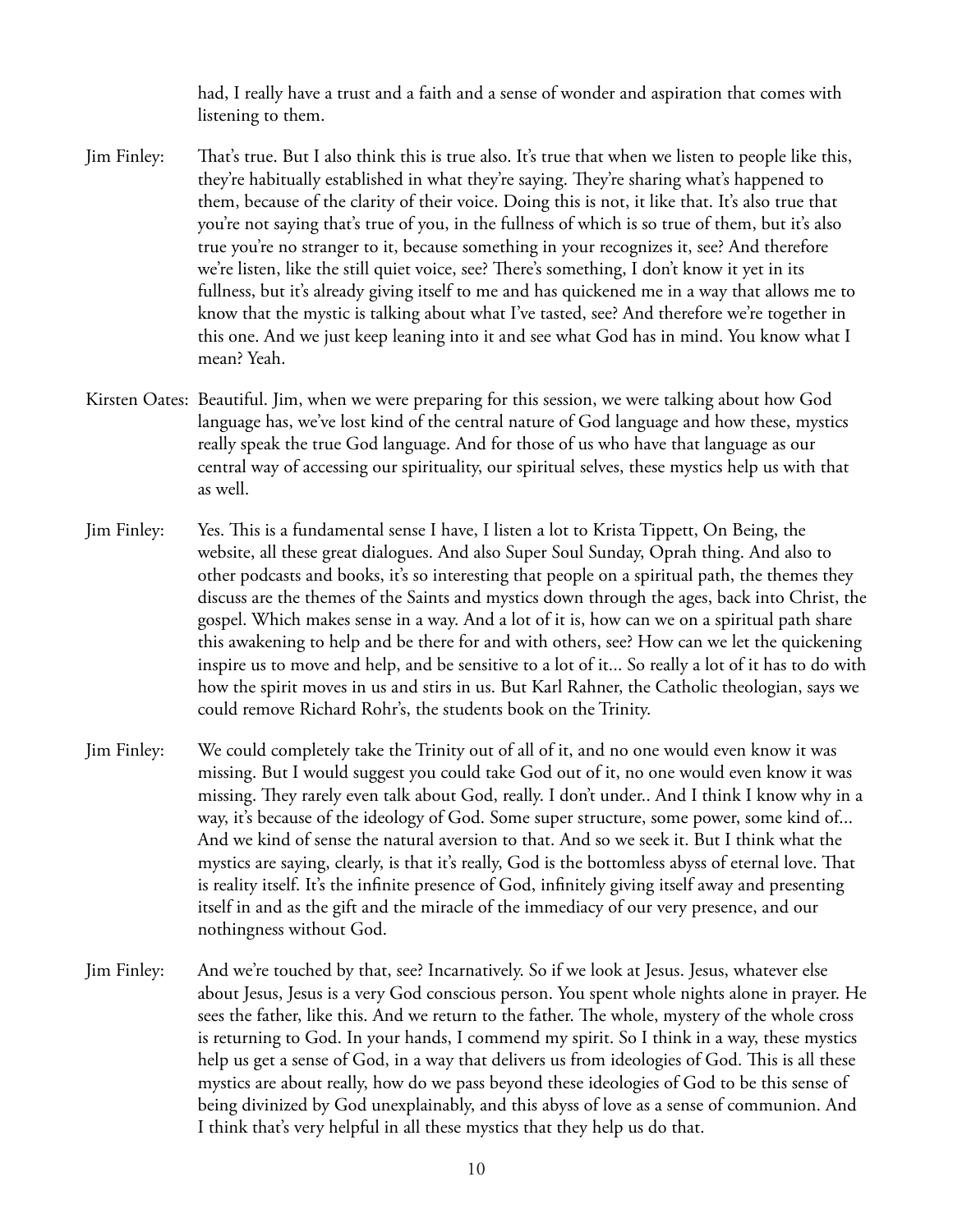- Kirsten Oates: Me too. And Jim, you talk about, it's the universal truths that the mystics are bringing forth. It's the truths that have always been true about humans and God, and-
- Jim Finley: Exactly. So let's say our God given capacity to realize this union is universal, because it's the dowry of our being. Being created by God, as persons in the image and likeness of God, it's universal. But when a person is awakened to this, the language they use, they draw from the culture in which they were awakened. So in Judaism, you have Kabbalah, see? The Ein Sof, the Jewish mystic, the great of mystics. And for the Christian tradition, you have these mystics, see? And in Islam you have the Sufi's. The Sufi way, see? This love. This love. And in yoga, the Patanjali, the yoga Sutra, namaste, see? The Yogi, to be yoked to God, like this. And in Buddhism, the dharma, see? The infinite, what is it to see reality free of delusion, free of craving, is to see as infinite and boundaryless in all directions, the divinity of the immediacy of... So these are languages, like cultural, specific languages.
- Jim Finley: And this is why when contemplative people meet each other, they recognize each other, see? And it's the underlying unity of all world religions in these traditions, which is really a source of the underlying unity of the world. How do we bring that unity into the social order, and into... Which is the essence of social justice, or the essence of service? What would it mean to be a contemplative politician? See? See, what would it mean to be a contemplative... What is it to be a contemplative scientist? What is it to be a contemplative author? So we're always grounding it in the day by day, and carrying it forward to help others.

Kirsten Oates: I think that's a beautiful reminder. And sounds like someone was trying to call you.

- Jim Finley: Yeah. In the background. I had to recharge my phone, and I didn't turn... It's out in the living room, but I didn't think I would forgot. Anyway. I was... Anyway. Yes. It's-
- Kirsten Oates: No problem. No problem.
- Jim Finley: It's their problem. Sorry.
- Kirsten Oates: Yeah. Well that was, that's a beautiful reminder of the deepness of what the mystics are teaching and the way it's so relevant to every aspect of life, and the way we treat ourselves and each other. I know for me, it's helpful because of some of the ways Christianity has been taught and been brought into our culture to start each mystic with a beginner's mind. To try and be letting go of any assumptions about God I might have.
- Jim Finley: Exactly. And that's why I think I always try to speak this way, because it's the way they speak, because it cuts through assumptions. There's something disarming about its directness in a way. And by the way, I know we said this before with the leaf blowers, the phone that rang. See, how do we understand that, see? One, it could be like an unfortunate interruption into the depth of our talk, see? And in a way it is. But we could also see that it's the unfolding of God's presence and the immediacy of things happening. I think that's what Jesus meant by doing the will of God, that the will of God is the immediacy of what's happening, it's trustworthy, even if you're hanging on a cross. And so we're being sensitized to the immediacy of things. So we're not closing ourself off to some separate, the Buddhist's would say, don't grow a separate head. We're trying to ground ourself in the divinity of the immediacy of the details of the day, in a grounded way. So, yeah.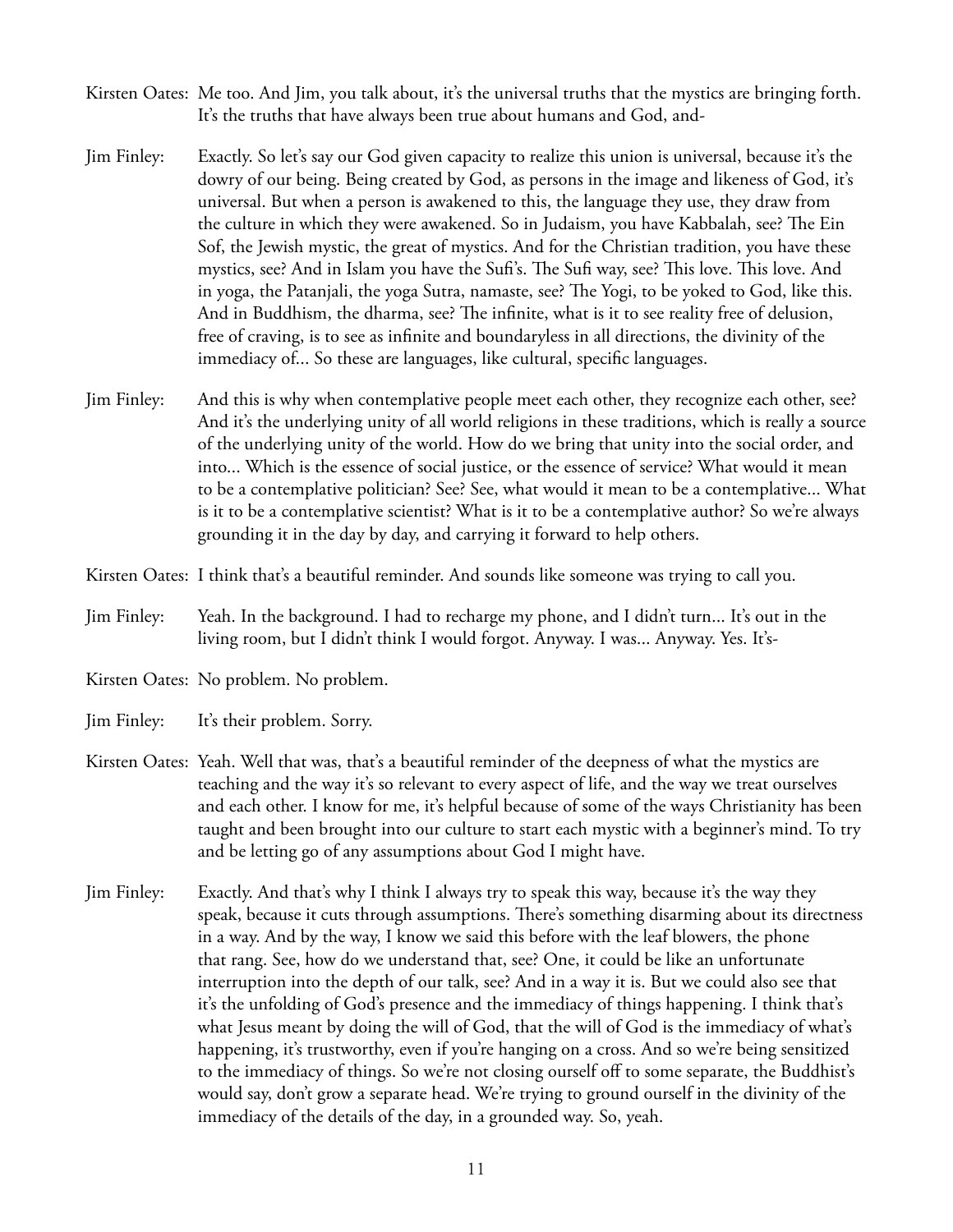- Kirsten Oates: Well it was a pretty ring. And I was thinking too, that we were supposed to start much earlier. So maybe you were missing your midday appointment with God today. God was calling.
- Jim Finley: Maybe that was God calling. Actually what I think, I think it was one of my daughters touching base with me, seeing I'm okay.

Kirsten Oates: Yeah.

Jim Finley: I think that's probably who it is. But yeah, or God calling. Same thing.

- Kirsten Oates: Well, I'll just share too. We talked Jim, about how God language... I had an experience recently, because I recently lost my big dog Winston, who has been very loyally by my side at every podcast recording we've done. So was very sad to say goodbye to him. But when my little nieces and nephews were asking me where Winston had gone, although my sister's not bringing them up in Christianity. I just had to say, he's in heaven, because I want to communicate that he's in a safe, beautiful, he's still with us in this safe, beautiful. Yeah. Special way.
- Jim Finley: Exactly. Here's another way of putting that, to me, in a way. I shared this once, when I was studying medieval philosophy at the monastery, in Thomas Aquinas. I asked Dan Walsh, who was teaching the class. I said, "Could we say that after the geographical Tokyo no longer exists, they'll still be Tokyo?" He said, "Absolutely. Because Tokyo is eternally in God's mind. So everything is eternally real." This conversation we're having, God never forgets. So the eternality of a leaf or a tree or a dog or a bird, that everything is worth all that God is worth, and it's nothingness without God. And that this eternality, the fleetness of everything. And so really the celestial state is realizing that in glory. But now we can realize it obscurely, because our heart knows that language like this is true see? That when we die, we're not annihilated, but consummated. And it's the foreverness of everything.
- Kirsten Oates: Wonderful. Well, this has been a great introduction, but before we finish Jim, which book will you be you using?
- Jim Finley: This is coming right now, I don't know why. We can cut this out, if we need to, I don't know. In the New Yorker, they had a cartoon and it shows a dog and a cat sitting together. They have their back to, and they're looking into a corner. And it's an empty corner, there's nothing in it. And the next picture, they're still looking. The next picture, they're still looking. And the next picture the dog turns to the cat and says, what in the hell are we looking at? That's a good insight into emptiness. Anyway.
- Jim Finley: Yes. So the translation that I'm using is that right? So what I'm using is, and I think this can be posted. I think Corey can, yeah. So they'll have these, those forward... So this is William Johnson's translation of The Cloud of Unknowing, it's the one I've always stayed with and used Image Double Day. And by the way, William Johnston was also a Zen sensei, at Sophia university in Japan. And he wrote his doctoral dissertation on The Cloud of Unknowing. The theology, The Cloud of Unknowing. And Thomas Merton wrote the forward to it. And Johnston came to visit me and we talked about things like this and so on. So it's always been... But I also know that, excellent too is, Ira Progoff, the intense in journaling person, the translation. And then also, what's her name? Butcher?